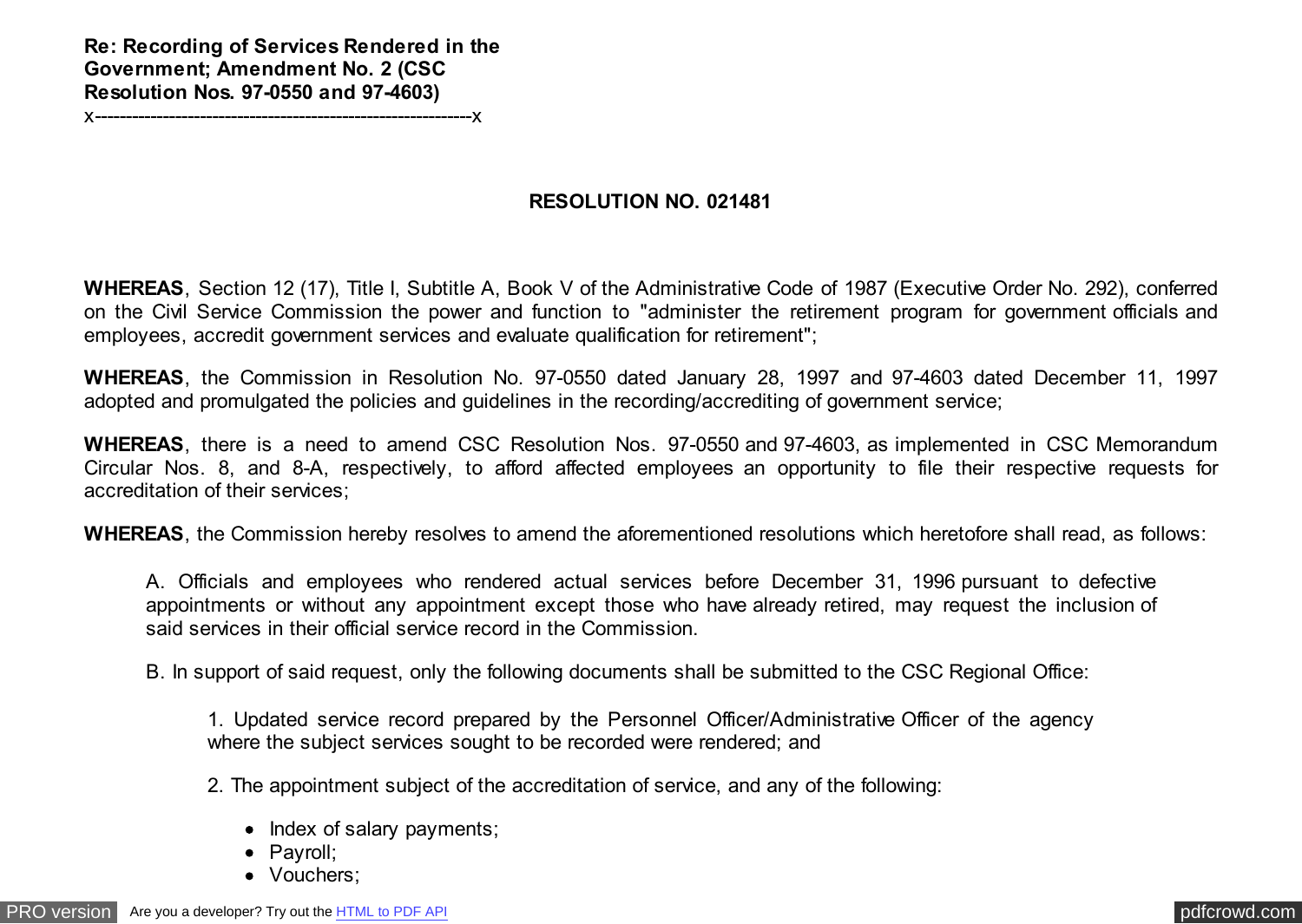- Copy of the leave card;
- Daily Time Records or Bundy Cards;
- Copies of Payroll/Voucher on the payment of loyalty bonus/overtime pay/salary differentials;
- Income tax returns:
- Witholding tax receipts;
- GSIS insurance policy; or
- Remittance records of contributions made either by the employees or by the employer to the PAG-IBIG Fund, GSIS and other institutions, or remittance records of salary/multipurpose loan deduction, subject to verification with said institution.

3. In the absence of the appointment subject of the accreditation of service, the following documents should be submitted in support of the request:

- Updated service record;
- Index of salary payments; and any of the following:
	- Payroll or voucher
	- Copy of the leave card;
	- Daily Time Records or Bundy Cards;
	- Copies of Payroll/Voucher on the payment of loyalty bonus/overtime pay/salary differentials;
	- Income tax returns:
	- Witholding tax receipts;
	- GSIS insurance policy; or
	- Remittance records of contributions made either by the employees or by the employer to the PAG-IBIG Fund, GSIS and other institutions, or remittance records of salary/multipurpose loan deduction, subject to verification with said institution.

An Affidavit or Certification alone issued by the Personnel Officer/Administrative Officer and the Head of Agency that the employee concerned was employed in said agency during the period subject of the accreditation will not be sufficient to prove the rendition of services, but the same may be considered as a supporting document to corroborate any of the requirements submitted by the employee in any request for accreditation of services.

Any misrepresentation in the updated service record or appointment subject of the accreditation of services constitutes dishonesty and shall be dealt with in accordance with Civil Service law, rules and regulations.